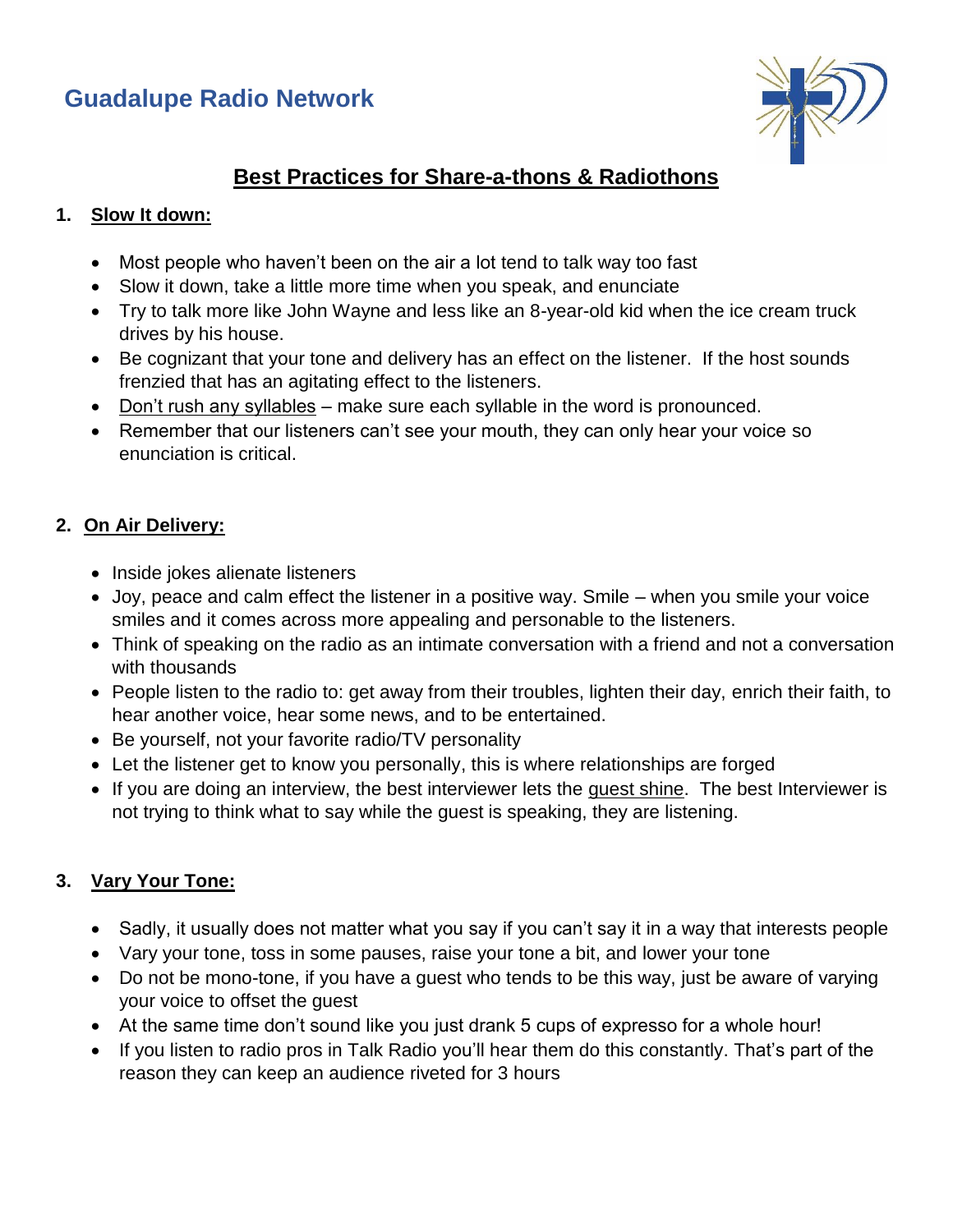# **4. Do NOT Be Holier Than Thou:**

- Exhibiting an attitude of superior virtue; self-righteously pious. The great popularity of Fr. Ricardo is because he has a great ability to make himself one of us. He admits his failings and talks about his struggles with sin and attachments
- We all have families and they are far from perfect. Exhibit humility and be honest. Listeners will admire you and be able to connect to what you are saying, therefore, making them feel a part of the conversation.
- Don't let certain pride get mingled with such statements as, I go to daily Mass, or my family prays the rosary every night or my family is so good and peacefulness reigns in our home as our children levitate in prayer and angles hover over our house…..

# **5. Giving Is an Act of Charity, an Act of Love:**

- We should not demand or guilt someone into giving
- Giving is an invitation
- People are more willing to donate when they feel passionate about a cause and that's our job
- To demand to hear from someone or some market is like demanding a bank give you all their money. How do you think that would work out?
- The listener is not going to be interested when approached with an attitude that guilt's, demands or requires.
- We are in 'sales' and we have a great product with a fantastic mission and we should be able to make the sale!
- Avoid using the jargon that the local Christian stations use during their pledge drives, like *partner* with us, *friends* we need you, etc. Remember we are building a family and our listeners are our brothers and sisters in Christ.

#### **6. Best Practices while on the air:**

- At the top of your hour introduce yourself and those in the studio with you.
- If you have a quest in studio during your hour, every fifteen minutes' mention again who you are and you're in studio guest is.
- Stay within the theme of the Shareathon/Radiothon, use the Talking Points
- Do not fill the studio with too many people on the air. The listener cannot make out who is saying what with so many vying for the mics.
- Give out the phone number so often that you think it is too much, because it is never enough.
- Give out updates as to the status of where you are in the hour often.
- If you meet the goal early, ring the bells and then either clean up the previous hour if need be or go for a number of calls such as 7 or 10 callers at once.

# **7. Keeping it fresh on air during Shareathons**

• Think about how often we turn over a radio audience. Perhaps it's 8, 10, 15 minutes at best for the vast majority of those listening. So, you have a new audience three times an hour.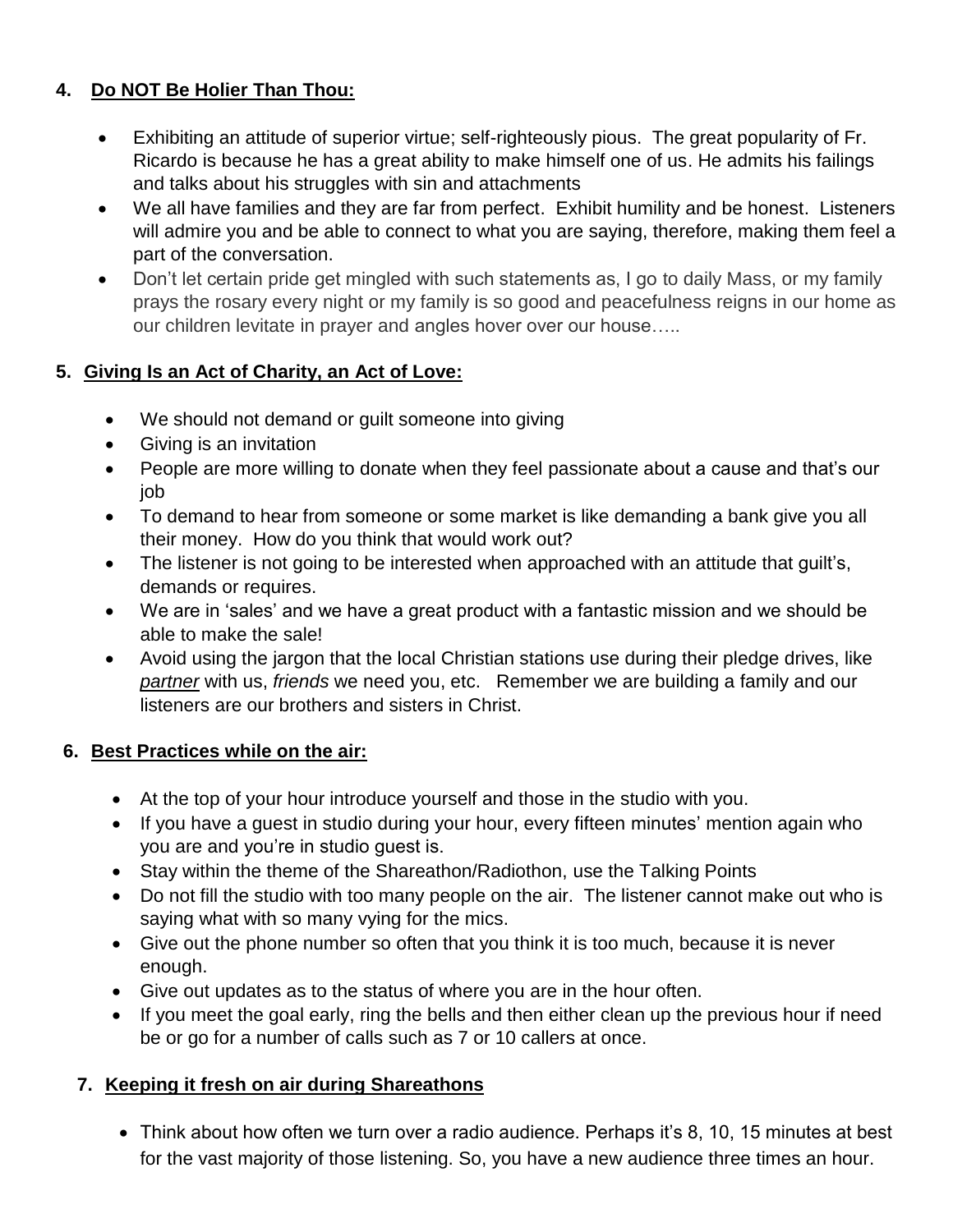Sometimes we try too hard to keep it fresh when in reality, your audience has never even heard what you're saying. The challenge is NOT how to keep it fresh, but learning how to SOUND as though it's the first time you've said it.

- So many times, we feel that lots of listener stories or comments are needed during our fundraiser, but that's simply not the case. 'Quality trumps quantity,' so it is better to have a dozen amazing life-change stories than dozens of mediocre ones. Your audience is turning over frequently, so stick with the best of the best.
- When you share a story or prerecord and interview, make sure it's a hit. Even if a listener hears the same story twice in a day, it's no big deal. Think of it like your favorite song, you want to hear it repeatedly. Listeners don't say, "I already heard that song today, what's going on?" No, they love that song. So, don't worry if your listener has heard the testimony, story or pitch before. Learn how to make it sound like it's the first time you've ever shared the story or played the testimonies. Resist the temptation of getting bored sharing the same messages and appeals. The audience will hear it as fresh and new if you make it sound that way.

#### **8. Three tips for overcoming boredom on air:**

- Make sure that each testimony is about the power of Catholic radio
- Get creative and figure out how to say the same thing but in a different way. Be entertaining as you do this.
- Get the mindset that this is the first time the listener has heard your story or pitch.

#### **9. "TOP 10" Reasons WHY Someone Gives:**

When thinking about what you want to say, take into consideration the reasons that people give in the first place.

- 1. Someone I know asked me to give, and I wanted to help them
- 2. I felt emotionally moved by someone's story
- 3. I want to feel I'm not powerless in the face of need and can help
- 4. I want to feel I'm changing someone's life
- 5. I feel a sense of closeness to a community or group
- 6. I was raised to give to charity it's tradition in my family
- 7. It makes me feel connected to other people I want to leave a legacy that perpetuates me,
- 8. my ideals or my cause
- 9. I feel fortunate and want to give something back to others
- 10.I give for religious reasons God wants me to share my affluence